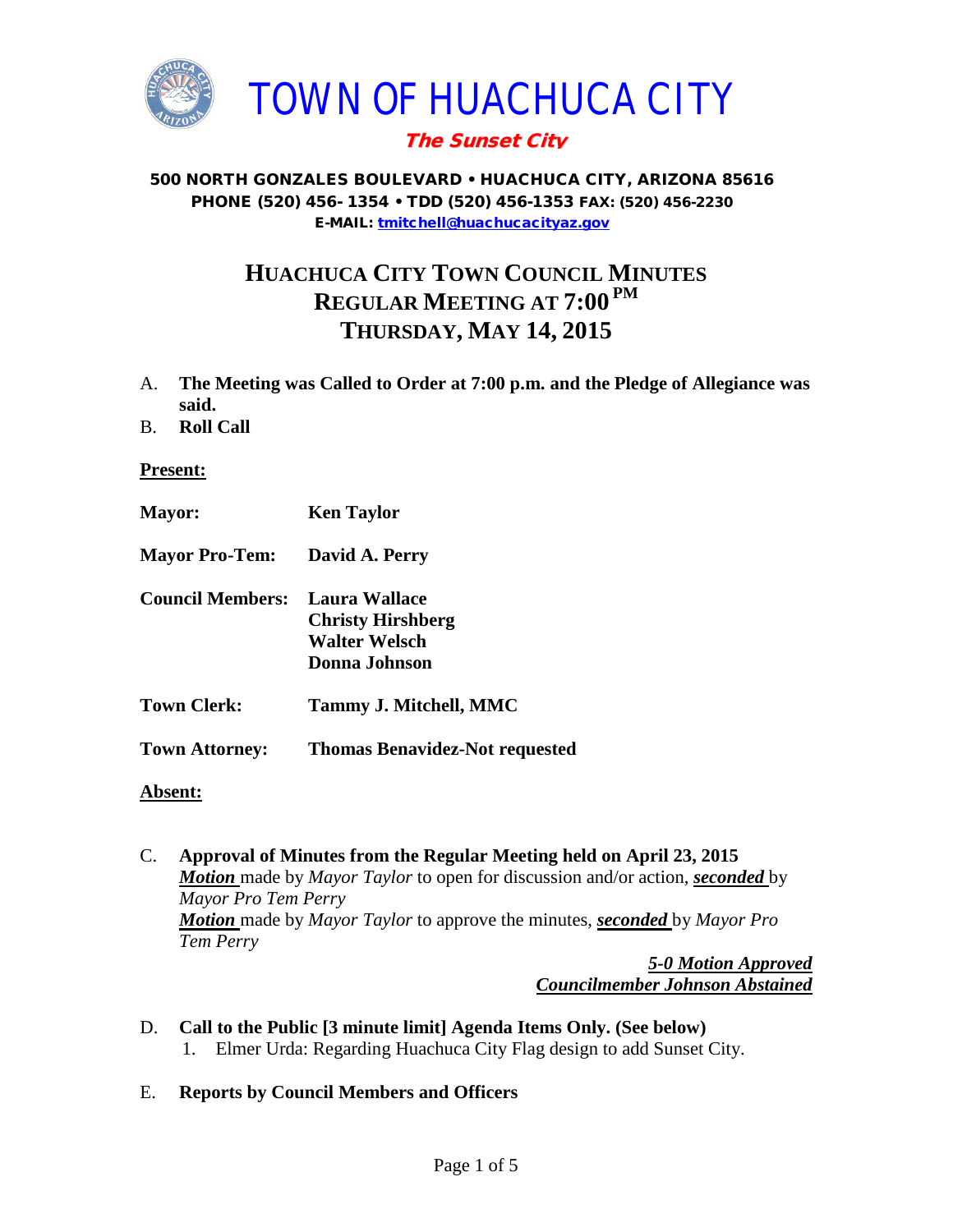- 1. *Councilmember Welsch - Library/Senior Center***-** Councilmember Welsch had Director of Library Services present to the council tonight. Director Norris stated she received Grant for a sign language program. This Grant is for all of our citizens to participate. Since receiving the Grant the State Library has called and decided to double the Grant and show case our program with Webinars state wide. Director Norris was congratulated by the Council and staff.
- 2. *Councilmember* **–** *Planning and Zoning-* Member Joanne Wallace stated they are working on the General Plan, Variances, and conditional use permits. We are looking at updating the P&Z duties.
- 3. *Councilmember Wallace* **–** *Parks and Recreation***-**Councilmember Wallace reported that we are getting ready for our Summer Splash program. It is open for all children that have finished Kindergarten and finished fifth grade. We are working with the school on this program.
- 4. *Councilmember Johnson – Public Safety-* Lt. Thies reported we are doing good and had a few arrest. Fire Chief Allmon stated we sent some of our firemen to training for the  $4<sup>th</sup>$  of July. Also we have a volunteer to help with wild land fires.
- 5. *Mayor Pro Tem Perry Public Works-* Mayor Pro Tem Perry reported the upgrade to the Skyline Well is going on right now. You may see some water pressure going up and down. The Land Fill is moving right along, and I hope the winds don't cause too much havoc on it. Also we had a very good Workshop on Saturday with many plans for the City and only two people showed up.
- 6. *Councilmember Hirshberg***–** *Finance-*.Councilmember Hirshberg reported we had a Workshop on Saturday and we will start Budget workshop shortly.
- 7. *Mayor Taylor-*Mayo*r* Taylor said the citizens patrol has went around and track all street lights that are out. We have had some issues with the street lights but now are tracking them better.
- 8. *Tammy Mitchell – Town Clerk's Report-*Clerk Mitchell reported on June 6, 2015 we are having a Bicycle Safety for the Children from 9:00 to 11:00 a.m. behind City Hall.

## F. **Unfinished Business:**

## G. **New Business**

1. **Discussion and/or Action [Mayor Taylor]: Interview the candidates for the open Council position.**

*Motion* made by *Mayor Taylor* to open for discussion and/or action, *seconded* by *Mayor Pro Tem Perry*

2. **Discussion and/or Action [Mayor Taylor]: Appointment and Swearing in of New Council Member.**

*Motion* made by *Mayor Taylor* to open for discussion and/or action, *seconded* by *Councilmember Johnson Roll call Vote initiated: Councilmember Hirshberg: Ms. Gonzales Councilmember Welsch: Mr. Wallace Councilmember Johnson: Mr. Wallace Mayor Pro Tem Perry: Ms. Gonzales*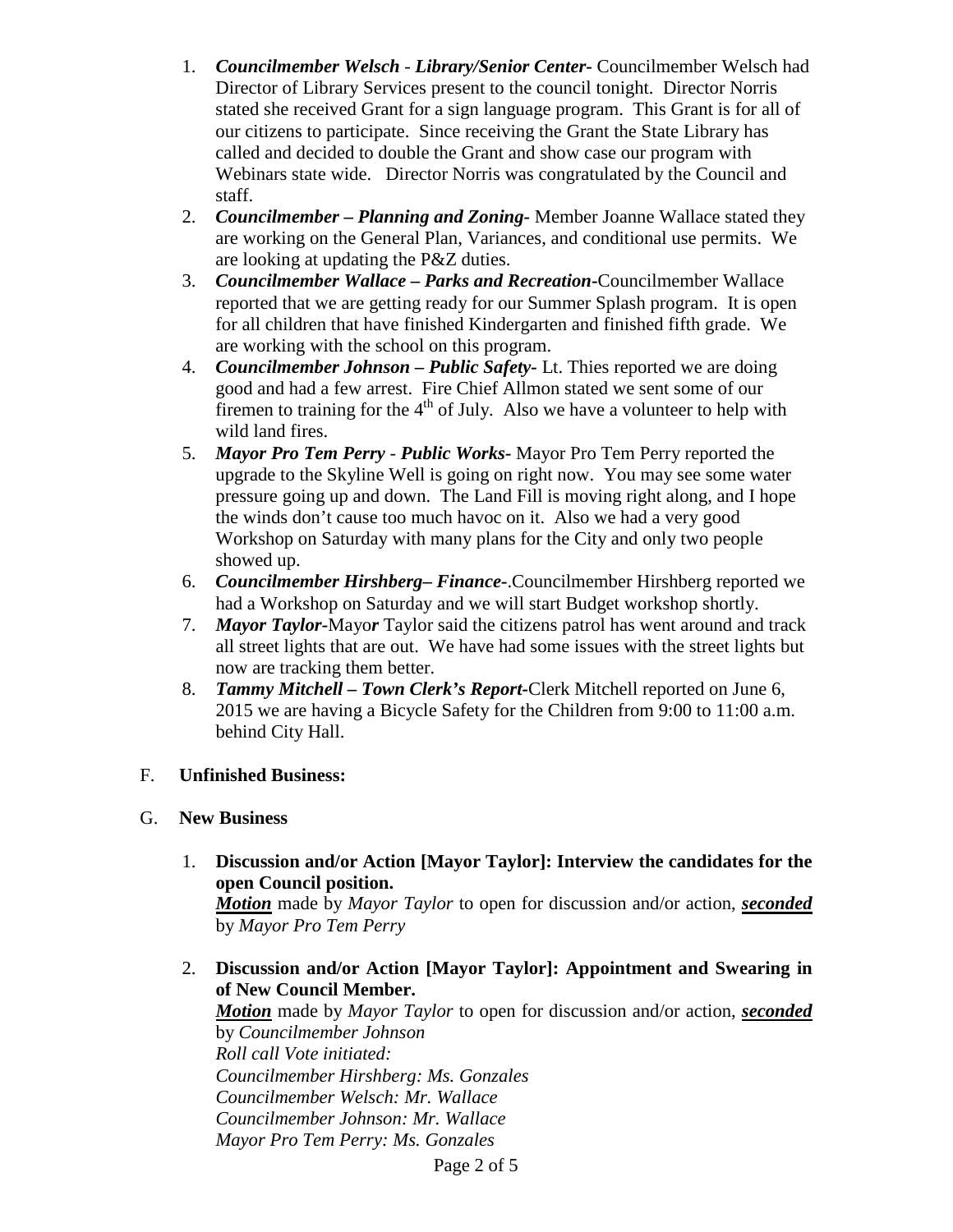*Mayor Taylor: Ms. Gonzales* 

*Motion* made by *Mayor Taylor* to appoint and swear in Ms. Gonzales into council, *seconded* by *Mayor Pro Tem Perry.* Attorney Benavidez explained that Ms. Gonzales could not take her seat at this time. She first would have to read the Open Meeting Law and can take her seat at the next meeting.

> *5-0 Motion Approved Councilmember Wallace Abstained*

3. **Discussion and/or Action [Mayor Taylor]: "Executive [closed] session, pursuant to A.R.S. 38-431.03 (A)(1), for consideration of promoting/appointing an assistant police chief."**

*(8:00pm)*

*Motion* made by *Mayor Taylor* to enter into Executive Session, *seconded* by *Councilmember Johnson*

*6-0 Motion Approved*

*(8:20PM)*

*Motion* made by *Mayor Taylor* to resume Regular Session, *seconded* by *Councilmember Wallace*

4. **Discussion and/or Action [Mayor Taylor]: To promote a Police Officer to Assistant Chief.** 

*Motion* made by *Mayor Taylor* to open for discussion and/or action, *seconded* by *Councilmember Welsch*

*Motion* made by *Mayor Taylor* to promote Officer Thies to Assistant Chief, *seconded* by *Councilmember Johnson*

**6-0-Moion Approved**

5. **Discussion and/or Action [Mayor Taylor]: To Adopt Resolution 2015-07 of the Mayor and Council of the Town of Huachuca City, Arizona, Authorizing the Town to enter into an Intergovernmental Agreement with the Tombstone Unified School District No. 1 for Sharing Facilities for Public Education and Civic Purposes.**

*Motion* made by *Mayor Taylor* to open for discussion and/or action, *seconded* by *Mayor Pro Tem Perry*

*Motion* made by *Mayor Taylor* to adopt Resolution 2015-07, *seconded* by *Mayor Pro Tem Perry*

*6-0 Motion Approved*

6. **Discussion and/or Action [Mayor Taylor]: Adopt Resolution 2015-08, A Resolution of the Mayor and Council of the Town of Huachuca City, Cochise County, Arizona, Adopting the Budget Schedule for the Town for Fiscal Year 2015-2015.**

*Motion* made by *Mayor Taylor* to open for discussion and/or action, *seconded* by *Mayor Pro Tem Perry*

*Motion* made by *Mayor Taylor* to adopt Resolution 2015-08, *seconded* by *Councilmember Johnson*

## *6-0 Motion Approved*

7. **Discussion and/or Action [Mayor Taylor]: Of the Workshop held on May 9th for the Budget Calendar.**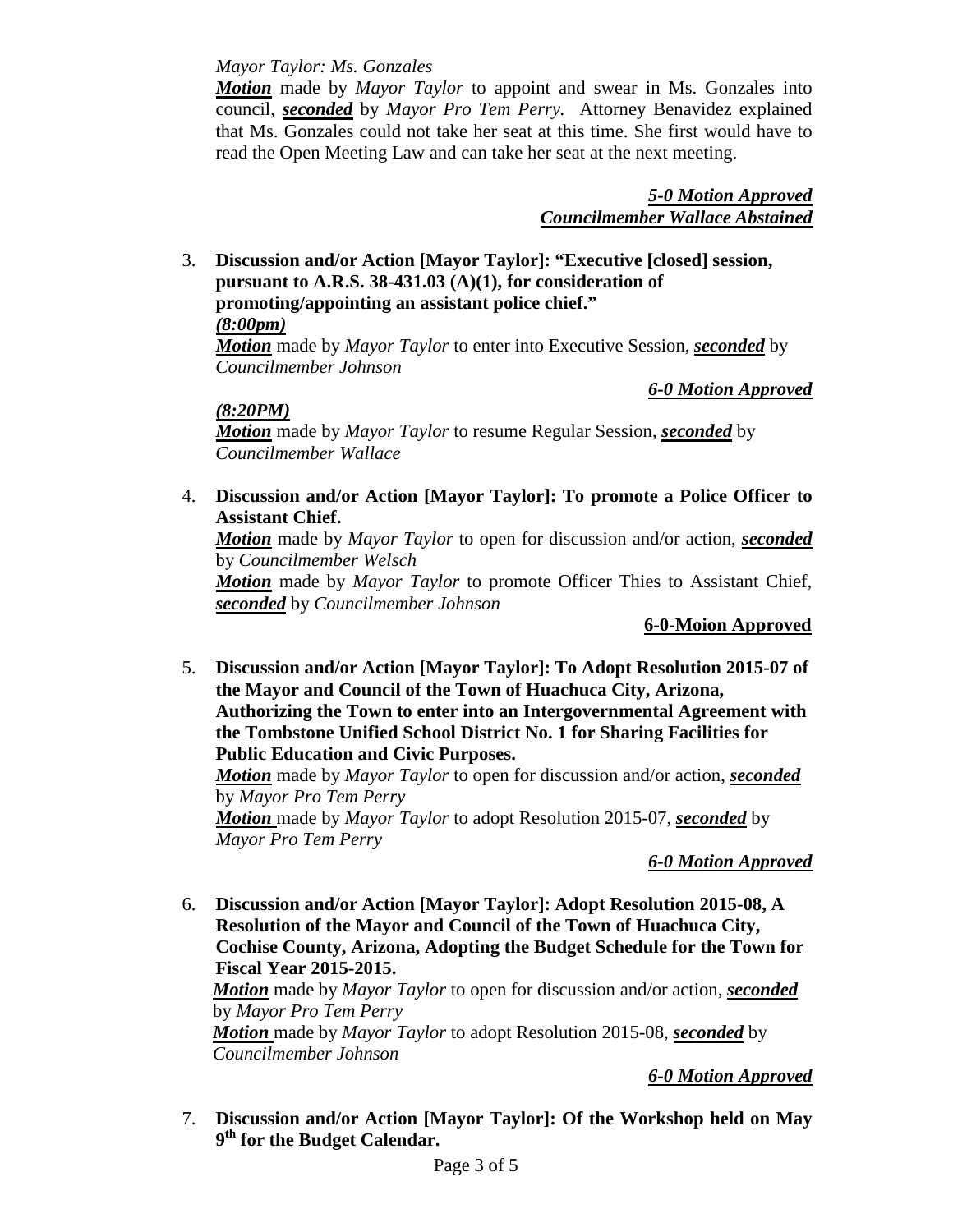*Motion* made by *Mayor Taylor* to open for discussion and/or action, *seconded* by *Councilmember Welsch*

*No Action*

8. **Discussion and/or Action [Mayor Taylor]: Acceptance of P&Z Member Resignation.**

*Motion* made by *Mayor Taylor* to open for discussion and/or action, *seconded* by *Mayor Pro Tem Perry*

*Motion* made by *Mayor Taylor* to accept the resignation of Mr. Compton from Planning and Zoning, *seconded* by *Mayor Pro Tem Perry*

*6-0 Motion Approved*

9. **Discussion and/or Action [Council Member Welsch]: Approval of replacement for the Community Center Roof.**  *Motion* made by *Councilmember Welsch* to open for discussion and/or action, *seconded* by *Councilmember Wallace Motion* made by *Councilmember Welsch* to fix the roof, *seconded* by *Mayor Taylor*

*6-0 Motion Approved*

10. **Discussion and/or Action [Mayor Taylor]: On changing the City Flag by adding "The Sunset City".**

*Motion* made by *Mayor Taylor* to open for discussion and/or action, *seconded* by *Councilmember Wallace*

*Motion* made by *Mayor Taylor* to authorize the changing of the Flag and Town Seal by adding "The Sunset City", *seconded* by *Councilmember Johnson*

*6-0 Motion Approved*

11. **Discussion and/or Action [Clerk Mitchell]: Recognition of Employees and Organizations that volunteered for the Circus.** 

*Motion* made by *Mayor Taylor* to open for discussion and/or action, *seconded* by *Mayor Pro Tem Perry*

H. **Payment Approval Report in the amount of \$153,520.51**

*Motion* made by *Mayor Taylor* to open for discussion and/or action, *seconded* by *Mayor Pro Tem Perry*

*Motion* made by *Mayor Taylor* to approve the payment report, *seconded* by Mayor *Pro Tem Perry*

#### *6-0 Motion Approved*

I. **Call to the Public: [3 min. limit] ARS38-431-01 Public body may make an open call to the public during a public meeting, subject to reasonable time, place and manner restrictions, to allow individuals to address the public body on any issue within the jurisdiction of the public body. At the conclusion of an open call to the public, individual members of the public body may respond to criticism made by those who have addressed the public body, may ask staff to review a matter or may ask that a matter be put on a future agenda. However, members of the public body shall not discuss or take legal action on matters raised during an open call to the public unless the matters are properly noticed for discussion and legal action.**